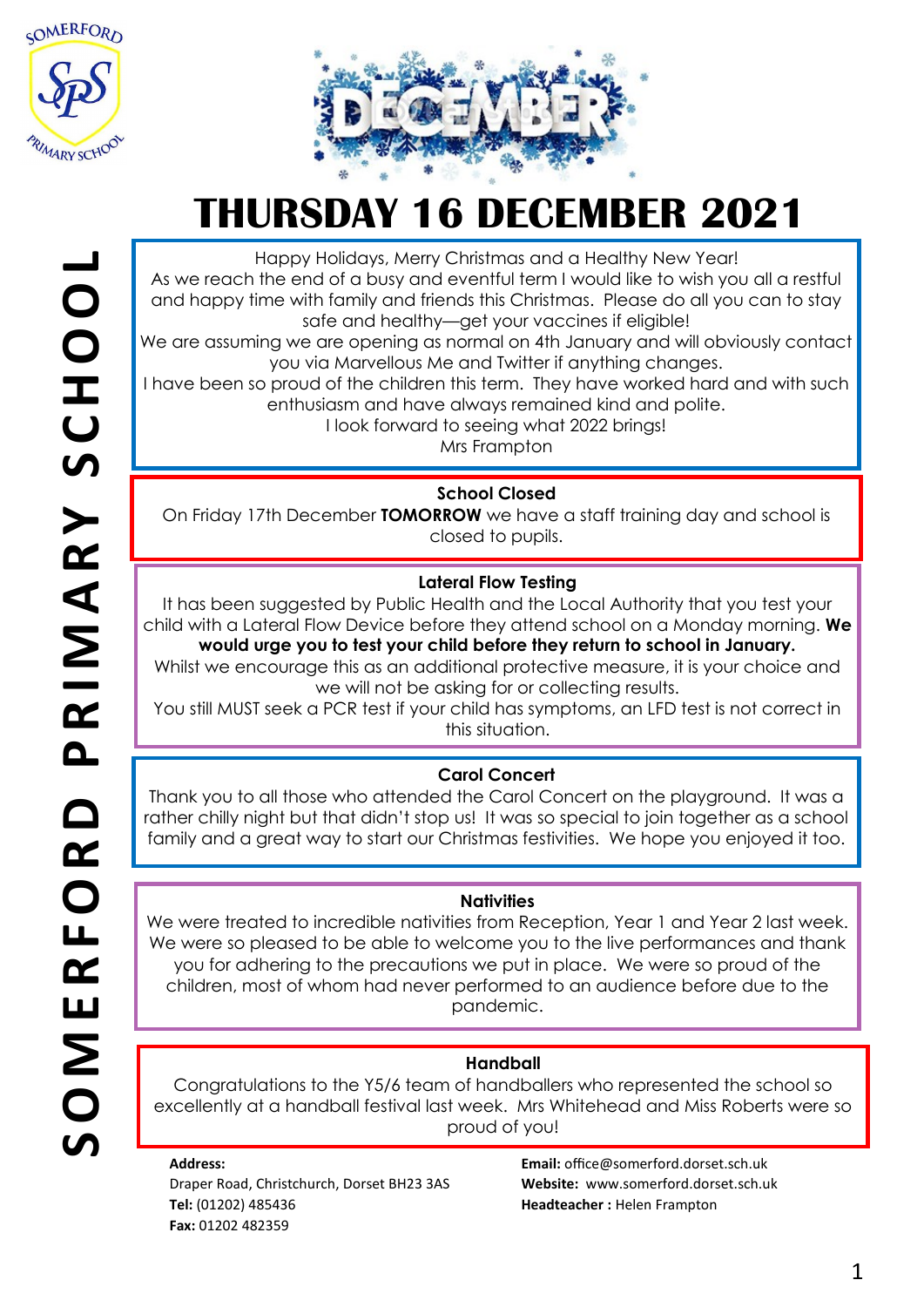



#### **Christmas Jumper Day**

Thank you all for your kind donations for Save the Children on our Christmas Jumper Day. The children looked fantastic and we raised £136.25

### **Christmas Parties**

We all had so much fun at our Christmas parties this week. We managed to play lots of games, eat lots of food and have lots of fun but still stay COVID safe. We also looked FABULOUS in our party outfits!

### **Calling all Gardeners!**

We have fantastic grounds at our school and lots of raised beds, borders and pots. These all take looking after and we are really keen to grow a team of volunteers who can help us to look after our gardens. There would be no set hours and you could come and help when you are free. You may also know a grandparent or other relative who would like to come and help us. We can provide the tools you need and the gardens– we just need you!

Please speak to the main office or email office@somerford.dorset.sch.uk if you can spare us some time.

#### **Attendance**

You will receive an end of term attendance sheet in January showing you where your child's attendance sat at the end of the Autumn Term. We do understand that COVID has skewed lots of children's attendance this term but it is still helpful to know what your child's current attendance is.

#### **Non uniform day**

Thank you for your generous donations to the Foodbank today. These will be really gratefully received. If you need any help with food over the Christmas period, please do contact the Foodbank. They will be very keen to help.

#### **Christmas Lunch**

A huge thank you to Mrs Barnes and her kitchen team for cooking a delicious Christmas lunch for us this week. It was a real celebratory meal and we had a great time.

#### **Return to school**

We return on Tuesday 4th January 2022. We will continue with the same staggered start and finish times.

#### **Address:**

Draper Road, Christchurch, Dorset BH23 3AS **Tel:** (01202) 485436 **Fax:** 01202 482359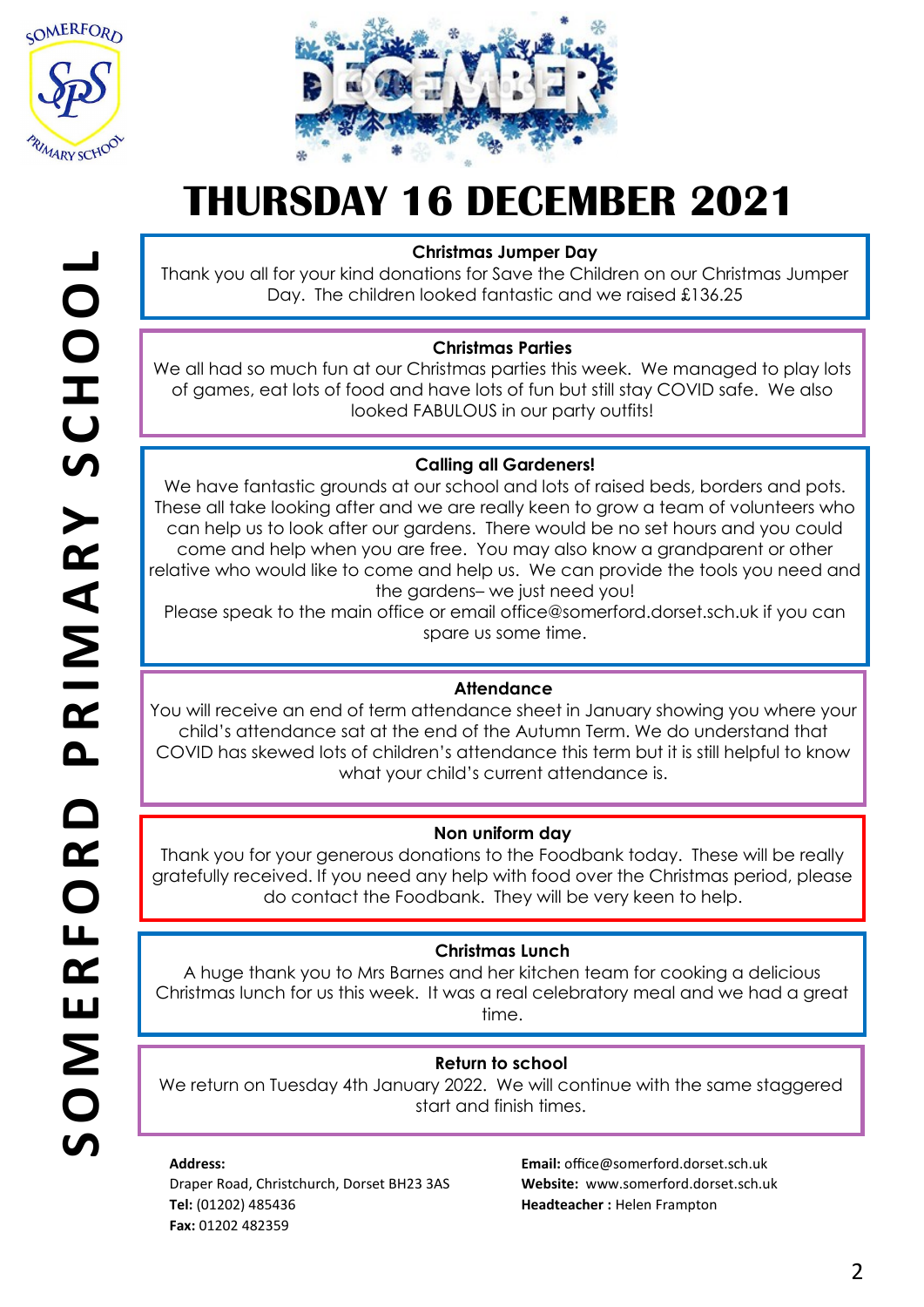



**Support available over the holidays**

If you need support this Christmas…….

MASH 01202 123334 E-mail—childrensfirstresponse@bcpcouncil.gov.uk

Family Information Directory 01202 093131 familyinformation@bcpcouncil.gov.uk

Christchurch Foodbank + Mondays, 10am – 12pm (donations only) Tuesdays, 10am – 12pm Thursdays, 11am – 1pm Fridays, 2pm – 4pm

07587 371088 or 07536 983678

Citizens Advice Bureau www.citizensadvicebcp.org.uk

Together we can 0300 123 7052

BCP Council Crisis Advice Team 01202 096622

Connection (Dorset's 24/7 mental health line) 0300 123 5440

BHCA Domestic Abuse Helpline 01202 710777

Childline 0800 1111

**Samaritans** 116 123

#### **Address:**

Draper Road, Christchurch, Dorset BH23 3AS **Tel:** (01202) 485436 **Fax:** 01202 482359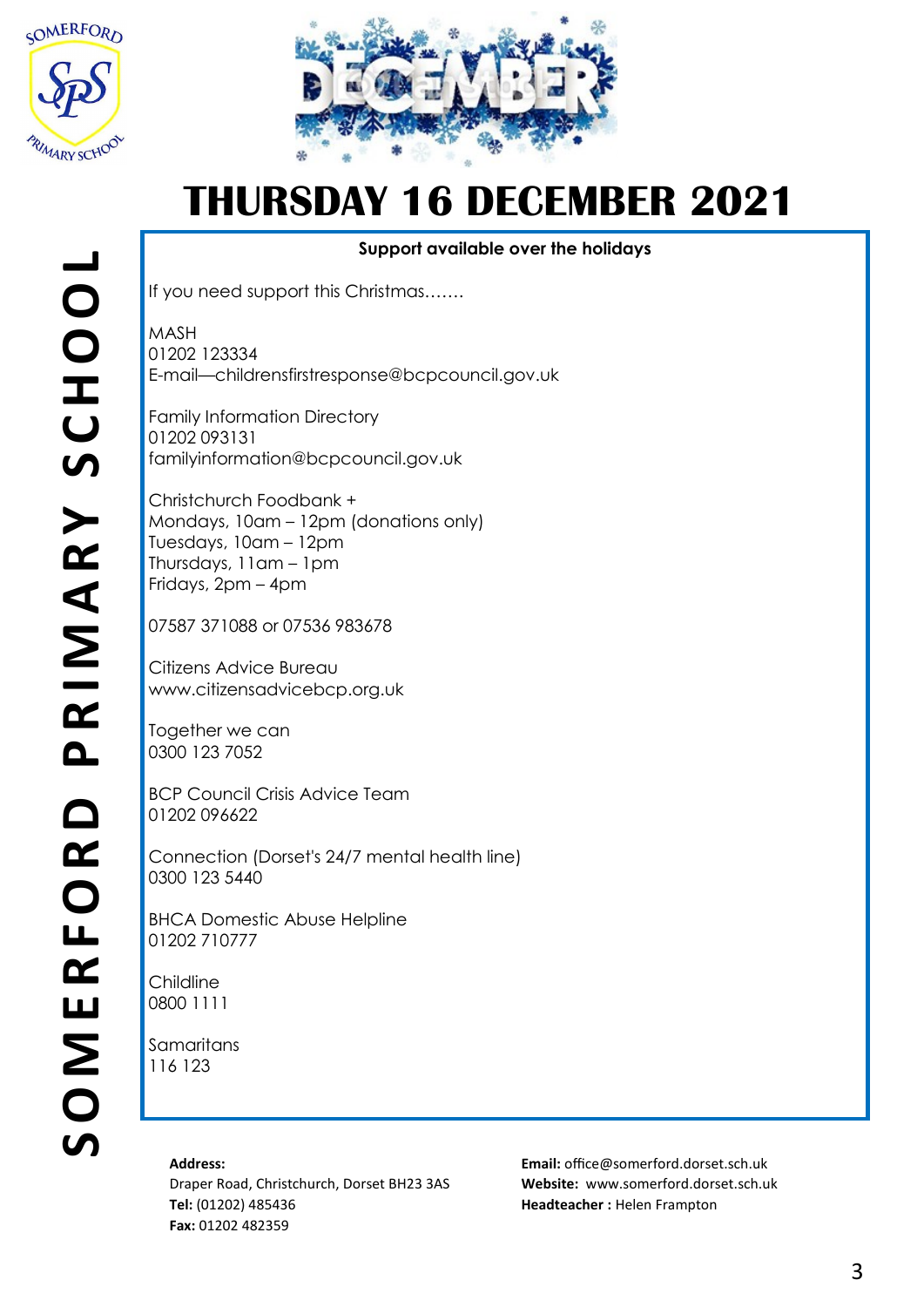



## **SITE ASSISTANT**

Somerford Primary School is situated on a large campus in Christchurch, Dorset. We have expansive grounds and we take pride in our school and buildings. We work closely as a team and are looking for a new team member to join us as soon as possible.

We are seeking to appoint a Site Assistant to carry out a full range of duties supporting the Site Manager in the day to day security, safety, cleanliness, and general maintenance of the school site. This role requires a person with the necessary skills and experience to ensure the security and maintenance of the school site. Full details can be found in the Job Description and Personal Specification.

The successful applicant will be required to work 25 hours per week, Monday to Friday 11.00am – 4.00pm, 52 weeks per year. BCP Grade D £13,048 - £13,309 per annum, pro rata.

Somerford Primary School values the diversity of our workforce and welcomes applications from all sectors of the community. Somerford Primary School is committed to safeguarding and promoting the welfare of children and young people; this is a commitment which we expect all staff and volunteers to share. The successful candidate will be required to have a Disclosure and Barring Service check in line with the Governments safer recruitment guidelines.

The pro rata salary shown is based on the number of hours and weeks worked and paid annual leave entitlement for an employee under 5 years' service. This role is UK based and your Right to Work will need to be established as part of the appointment process

Information about our school is available on the school website at www.somerford.dorset.sch.uk. For any further information or to discuss the post, please contact the Headteacher's Secretary, Mrs Assinder on (01202) 485436. We are on a large site and visits to the school are recommended.

Closing date for applications Wednesday 19 January 2022

Interviews will be held on: Tuesday 25 January 2022

## **SEND Event run by BCP**

**Event**: SEND Co-Production Charter Date: 13th January 2022, 10.00am - 12.00pm **Venue**: Slades Park Pavilion, Ensbury Park Road, Bournemouth, BH10 4HF (may have to be a virtual event depending on Covid restrictions)

**Do you know what we mean by a SEND co-production charter?** It's about developing a new way of working to gather and enhance families' experiences of SEND services across BCP.

BCP Council and the Dorset CCG want to commit to co-production by developing a SEND Co-production Charter with BCP parents/carers, children and young people and all key partners from across education, health and social care. Please come along to the event to find out more and to give you and your family the opportunity to share experiences so we can ensure the Co-production Charter reflects the opinions of all BCP SEND families and to also meet many of the representatives from the various charities and support groups. Please note, similar co-production events with children and young people will be held separately.